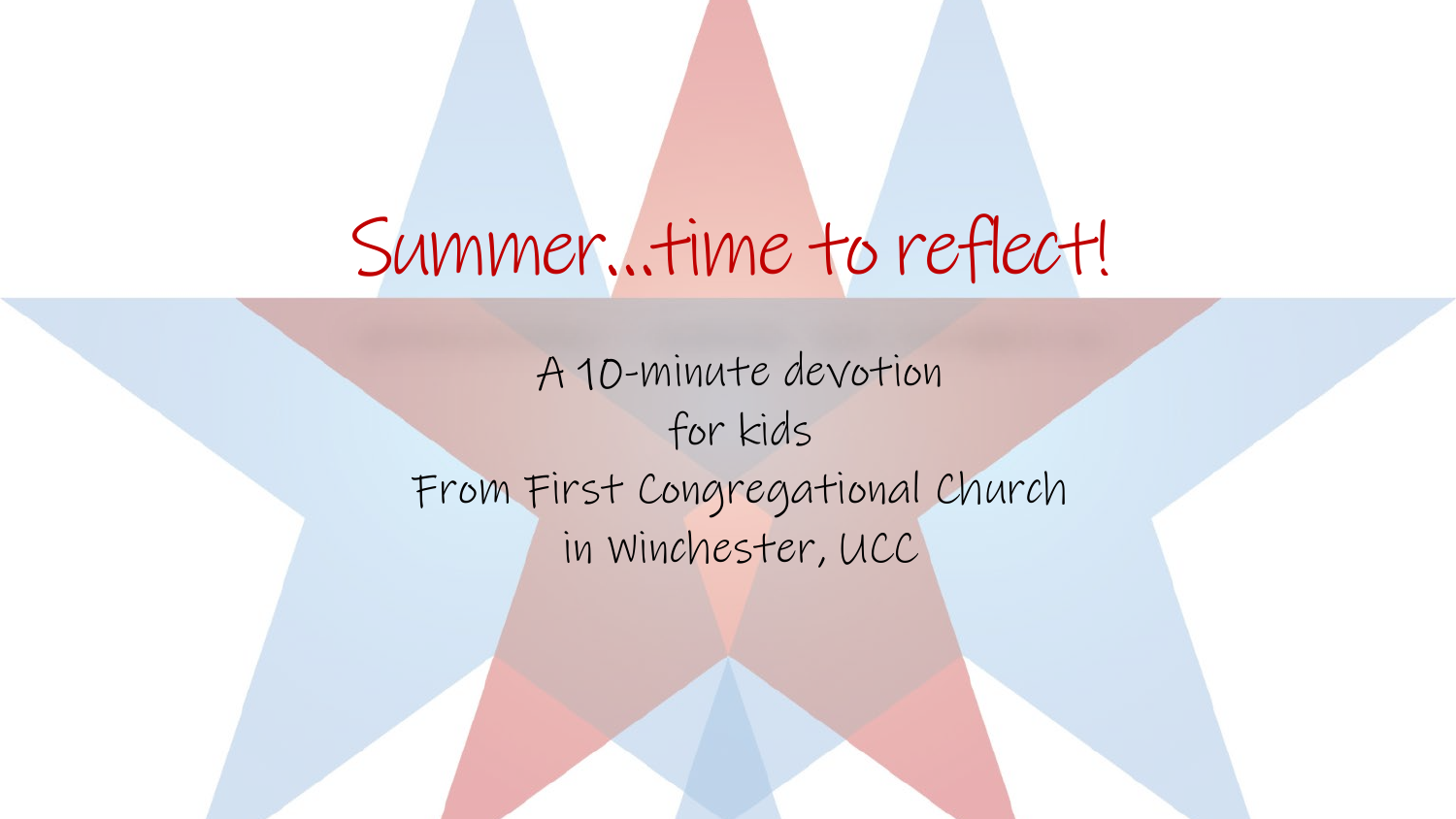# Exodus 19:3-5

4 You have seen how  $I$ bore you on eagles' wings and brought you to myself.

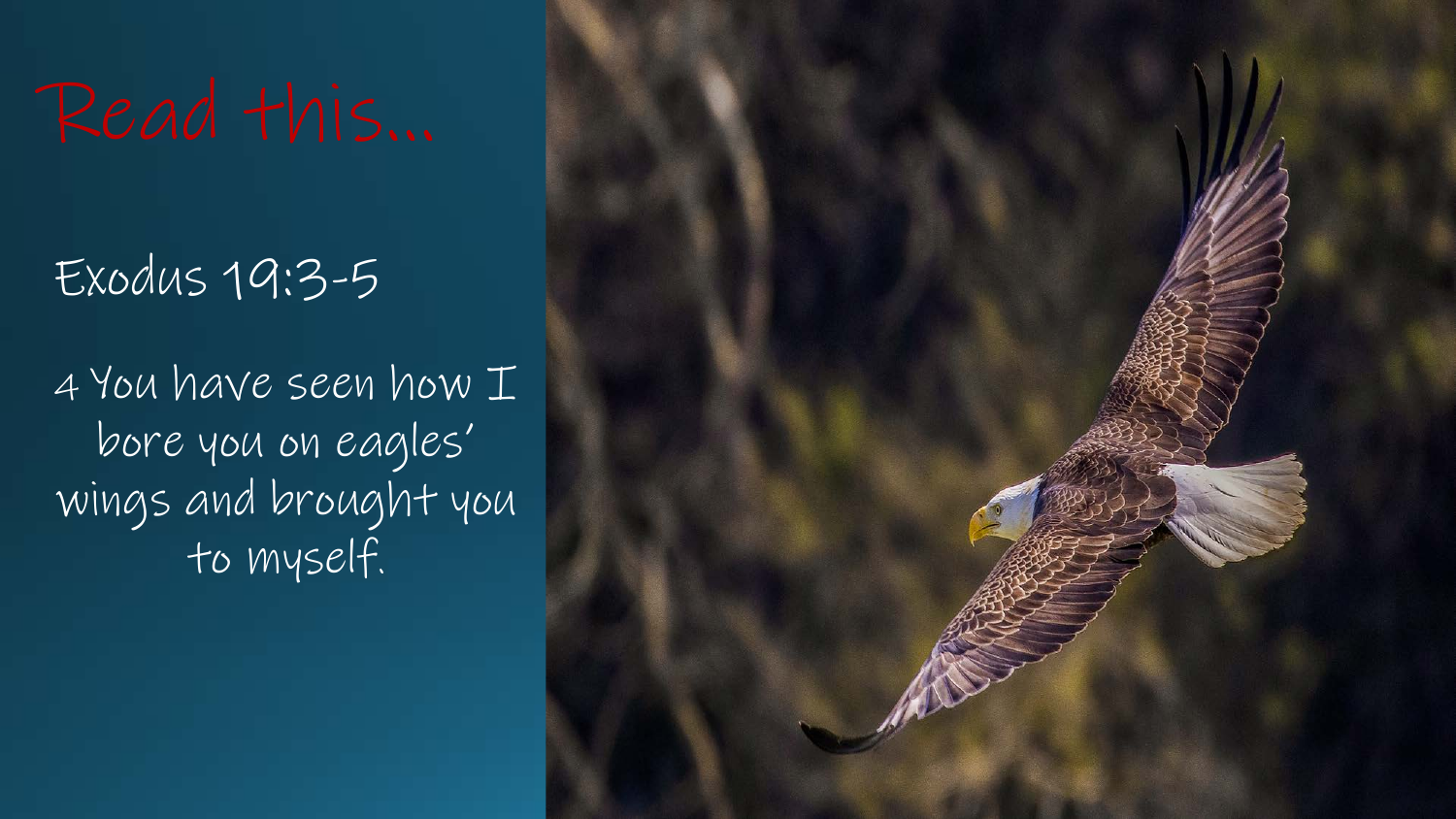• Eagles have such wide and strong wings that God uses them to illustrate how strong and wide God's arms are.

- Eagles have excellent eyesight and can see the earth from way up high. God sees us even more clearly than an eagle would. Eagles look from place to place but God is always looking out for us.
- Have you seen an eagle in flight? Their wings are so wide and strong that they can coast for a long time without having to flap them again. God's love is so strong, it is like an eagle in flight who swoops under us when we are in trouble. God supports us with a strength nothing can match.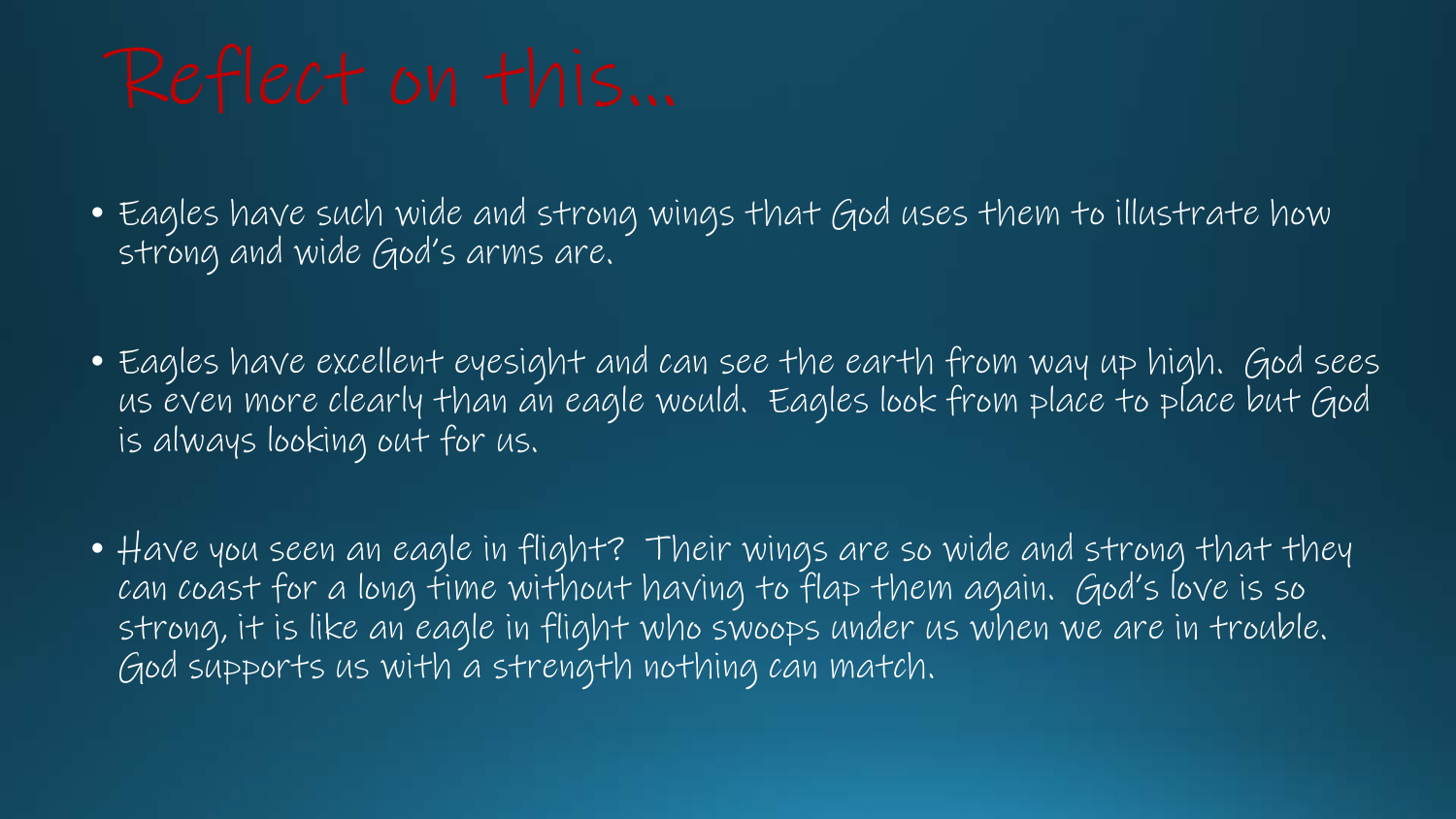- When God carries us on arms strong like an eagle's wings, what is God doing? (the writer of Exodus tells us)
- If you could soar above the earth like an eagle, what do you think you would see?
- Do you think you might see people who need help? We cannot soar and see like God. What are some other ways we can find people who need our help?